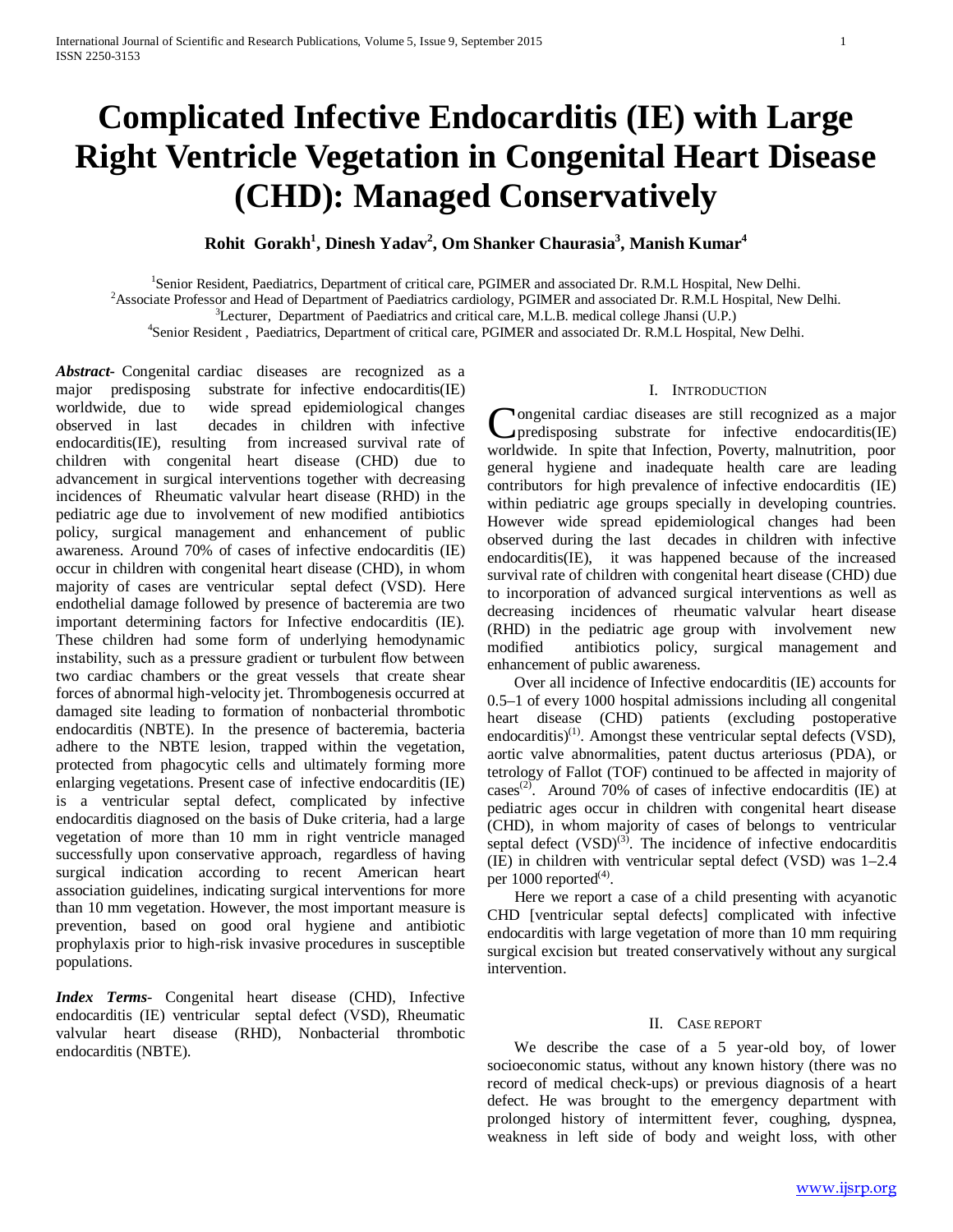symptoms as vomiting and difficulty in walking. General Physical examination showed multiple untreated dental caries, with pallorness, while on systemic examination hepatosplenomegaly and signs of congestive heart failure (CHF) with left sided hemiparesis were observed. On cardiac auscultation revealed a harsh pan systolic murmur at the left sternal border and precordial systolic thrill on bulged precordium. Laboratory tests showed anaemia Hb 5.8 mg/dl and neutrophilic leucocytosis: 22 103/μl, 79% neutrophils, and Creactive protein 5.6 mg/dl). Transthoracic echocardiography with Doppler study revealed a 6 mm peri-membranous restrictive VSD with moderate regurgitation and a vegetation of more than 10 mm in Right ventricle along the jet of VSD flow with preserved Left ventricular function(figure 1). Presentation of left sided hemiparesis to be showed as suspiciously involvement of central nervous system for which CT angiography of brain was performed, finding was with in normal limit.

 Keeping with all above facts in mind along with on the basis of modified Duke s criteria, diagnosis of Right ventricle infective endocarditis with 6 mm peri-membranous restrictive VSD with left sided hemiparesis with anaemia with hepatosplenomegaly with sign of congestive heart failure was made. Subsequently blood culture was taken and empirical intravenous antibiotic therapy was begun with ceftriaxone, vancomycin (30 mg/kg/day) and gentamicin (3 mg/kg/day), together with oral anti-congestive therapy with diuretics (furosemide 1 mg/kg and 25 mg spironolactone every 12 hours) and an angiotensin-converting enzyme inhibitor (enalapril 0.2 mg/kg every 12 hours). Streptococcus orallis was isolated in blood culture collected before antibiotics and it was susceptible to the penicillin, clindamycin, vancomycin, and ceftriaxone antibiotics. The initial clinical course was favourable during the first week of hospital stay with subsidence of fever, improvement in the hemiparesis and congestive heart failure(CHF). However fever was reoccurred during second weeks of hospital stay together with signs and symptoms of congestive heart failure(CHF) then Rifampicin (15 mg/kg/day) was added to the antibiotic regime and diuretic therapy was intensified. Transesophageal echocardiography was performed at this stage still showed right ventricle vegetation of more than 10 mm along the jet of VSD flow. Then child was discussed with cardiothoracic surgeon for surgically resection of vegetation of more than 10 mm, in spite of deterioration of clinical condition while child remained on optimized anti-congestive therapy with modified drugs. But intervention was deferred in view of unstable patient and features of septicaemia with persistent of fever.

 Despite addition of Rifampicin in antibiotic regime, persistent of fever was not subsided, and signs of congestive heart failure(CHF) were not improved. Then antibiotics were changed to fourth generation cephalosporin (cefepime), the dosage and form of administration of other therapy was unchanged. Cultures of blood samples collected before the change in antibiotics were negative.

 When child was shifted on second antibiotic regime he showed improvement in vitals with subsidence of fever. Repeat echocardiography was performed after 1 week of completion antibiotics still showed right ventricle vegetation but smaller then previously noticed (7mm) along the jet of VSD flow. Antibiotics were continued for total six weeks, (4 weeks with vancomycin

gentamicin and five weeks with cefepime, and rifampicin). There was marked improvement in the changes of echocardiography performed after completion modified antibiotics showed disappearance of vegetation in Right ventricle along with improvement in LV function. At that time, the patient is clinically stable without sign of hemiparesis (CNS) and congestive heart failure. The last transthoracic echocardiogram showed absolute normal biventricular function with 6 mm perimembranous ventricular septal defects (VSD).

## III. DISCUSSION

 Infective endocarditis (IE) is not rare but potentially fatal complication among congenital heart disease (CHD) specially in pediatric patients, because it Include 20% in-hospital mortality specifically higher in complicated cases<sup> $(5)$ </sup>. Association between congenital heart disease (CHD) and infective endocarditis (IE) represents a lifetime risk, as all forms of CHD except ostium secundum atrial septal defect predispose to infective endocarditis (IE). The defects most commonly involved are tetralogy of Fallot, ventricular septal defects(VSD), aortic valve disease, transposition of the great arteries and systemic-pulmonary shunt<sup> $(2)$ </sup>.

 There are two important factors in the pathogenesis of Infective endocarditis (IE) first is endothelial damage followed by presence of bacteremia, even if transient. In children with heart disease, have some form of underlying hemodynamic instability, such as a pressure gradient or turbulent flow between two cardiac chambers or the great vessels that create shear forces of abnormal high-velocity jet. This stream of blood (jet) damage the endothelium followed by Thrombogenesis at damaged site along with deposition of sterile clumps of platelets, fibrin, and occasionally red blood cells, leads to formation of nonbacterial thrombotic endocarditis  $(NBTE)^{(6)}$ . In the presence of Bacteraemia, bacteria adhere to the NBTE lesion, together with platelets and fibrin results in enlargement of the vegetation. The organisms trapped within the vegetation are protected from phagocytic cells and other host defence mechanisms. As in our patient, one cause of transient bacteraemia is poor oral hygiene and untreated dental caries, whether or not dental procedures are performed along with 6 mm peri-membranous ventricular septal defects (VSD).

 Staphylococcus aureus is the most common causal agent in acute infective endocarditis (IE) in developed countries. But Infection by viridans group or alpha-haemolytic streptococci (which includes S. mitis) is also common, particularly in children with dental disease, leading to sub- acute disease, as presented in our case<sup> $(7)$ </sup>. More recently, there has been a marked increase in the incidence of infective endocarditis (IE) caused by fungi or microorganisms of the HACEK group (Haemophilus, Actinocacillus, cardiobacterium, Eikenella and Kingella) in newborns and immunocompromised patients<sup>(2)</sup>. Increased incidence of these organisms in this sub population determined by enhancement of survivability due to involvement of advanced technology in their medical as well as in surgical management.

The modified Duke criteria are now the most widely used to diagnosis (infective endocarditis) IE, and it is based on the patient's medical history, physical examination and complementary diagnostic exams, including two or more blood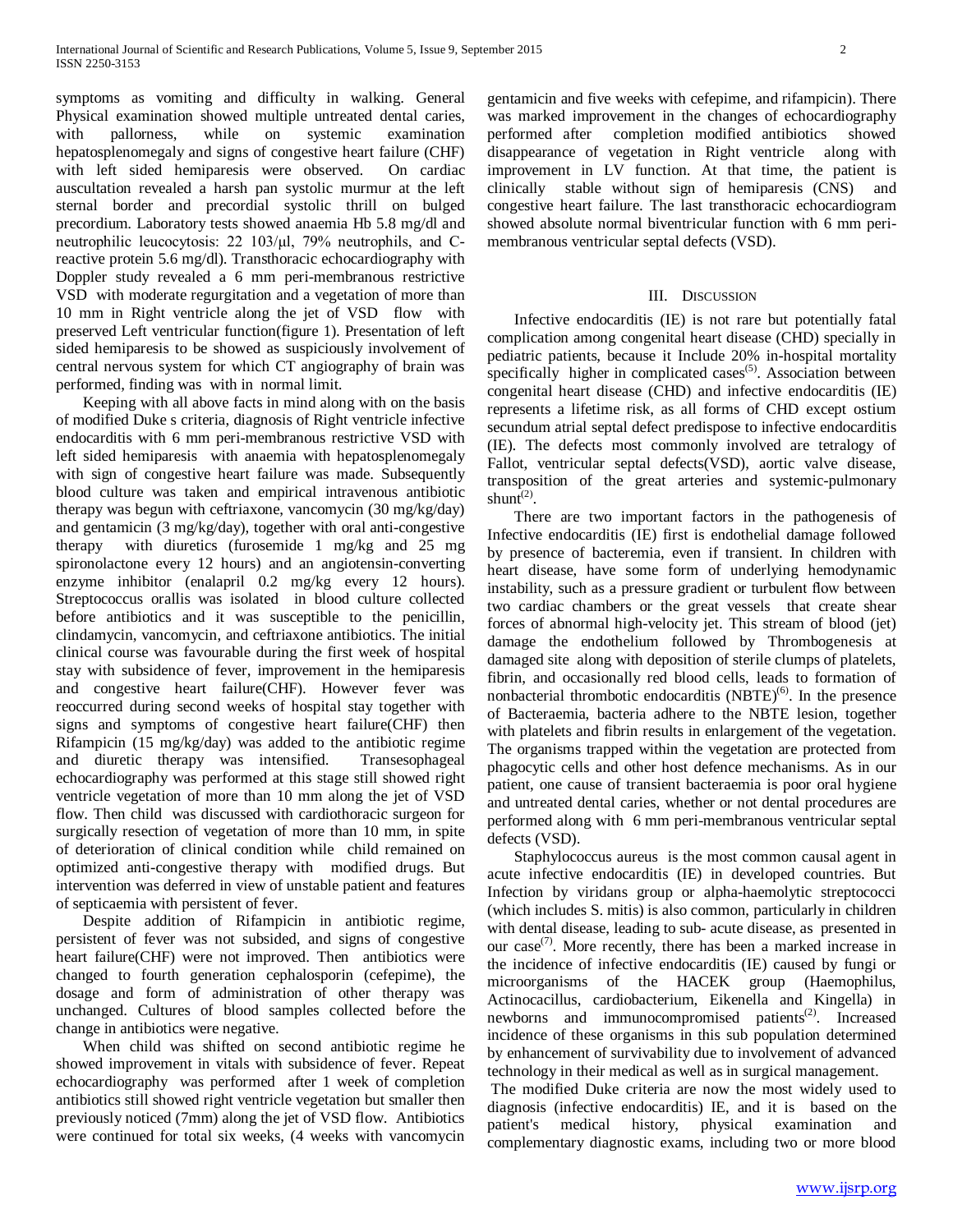cultures positive for the microorganisms typical of infective endocarditis (IE) and echocardiographic evidence of endocardial involvement $(8)$ .

 Initial empirical treatment is anti-staphylococcal penicillin together with an aminoglycoside, effective against the most common microorganisms (S. viridians, S. aureus and Gramnegative bacteria). Antibiotic regime and duration of therapy depends on the etiological agent isolated. Average treatment duration ranges between four and eight weeks  $(9)$ .

 Surgery plays a crucial role in more severe cases, notably when there is congestive heart failure (CHF) refractory to medical therapy or secondary to valve dysfunction, perivalvular abscess or vegetation's larger than 10 mm according to Recent guidelines  $(9,10,11)$ .

 Our patient was discussed with surgical intervention for resection of this large vegetation on Right ventricle but decision was deferred due to unstable patient and features of septicaemia with persistent of fever, later on addition of new antibacterial strategy vegetation was disappeared as own as without any intervention.

 Finally the prevention of IE is as important as diagnosis and treatment, because even transient bacteraemia is very important determining factor for infective endocarditis (IE), for which good oral hygiene and regular dental check-ups are essential. The latest guidelines recommend a more rational use of prophylactic antibiotic therapy prior to interventional procedures, limiting their use to patients with predisposing cardiac conditions  $(8,11)$ .

## IV. CONCLUSION

 Infective endocarditis (IE) at pediatric ages is generally associated with congestive heart disease (CHD). The Duke criteria help in the diagnosis of endocarditis. Antibiotic therapy is the cornerstone of treatment, Depending on the clinical and laboratory responses, antibiotic therapy may require modification and should last for four to eight weeks and be administered intravenously. However, the most important measure is prevention, based on good oral hygiene and antibiotic prophylaxis prior to high-risk invasive procedures.

#### **REFERENCES**

[1] Dajani A., Taubert K. Infective endocarditis. In: Allen H.D., Gutgesell H.P., Clark E.B., Driscoll D.J., editors. Moss and Adams' Heart disease in infants, children and adolescents. Philadelphia: Lippincott Williams & Wilkins; 2001. p. 1297---308.

- [2] Myung P. Cardiovascular infections. Pediatric cardiology for practitioners. Philadelphia: Mosby; 2008. p. 351---360.
- [3] Niwa K, Nakazawa M, Tateno S, et al. Infective endocarditis in congenital heart disease: Japanese National Collaboration study. Heart. 2005;91:795--- 800.
- [4] Karl T, Wensley D, Stark J, et al. Infective endocarditis in children with congenital heart disease: comparison of selected features in patients with surgical correction or palliation and those without. Br Heart J. 1987;58:57-- -65.
- [5] Wei H., Wu K., Sy L., et al. Infectious endocarditis in pediatric patients: analysis of 19 cases presenting at a medical center. J Microbiol Immunol Infect. 2010;43:430---7.
- [6] Knirsch W, Haas N.A., Uhlemann F, et al. Clinical course and complications of infective endocarditis in patients growing up with congenital heart disease. Int J Cardiol. 2005:285---91.
- [7] Ferrieri P, Gewitz M., Gerber M., et al. Unique features of infective endocarditis in childhood. Circulation. 2008;105:2115---26
- [8] Baddour L., Wilson W., Bayer A., et al. Infective endo-carditis: diagnosis, antimicrobial therapy, and management of complications: a statement for healthcare professionals from the Committee on Rheumatic Fever, Endocarditis, and Kawasaki Disease, Council on Cardiovascular Disease in the Young, and the Councils on Clinical Cardiology, Stroke, and Cardiovascular Surgery and Anesthesia, American Heart Association. Circulation. 2005;111:394---434.
- [9] Patrick T., Robert A., Pravin M., Shah Rick A. N., Blase A., David P., Michael D., Bruce W., Update on Valvular Heart Disease: Focused Update on of Thoracic Surgeons Anesthesiologists, Society for Cardiovascular Angiography and Interventions, and Society Association Task Force on Practice Guidelines: Endorsed by the Society of Cardiovascular Infective Endocarditis: A Report of the American College of Cardiology/American Heart. Circulation. 2008; July 118:887-896.
- [10] Francois D., Is early surgery beneficial in infective endocarditis? A systematic review. Arch Cardiovasc Dis. 2011;104:35---44.
- [11] Habib G, Hoen B, Tornos P, et al. Guidelines on the prevention, diagnosis and treatment of infective endocarditis (new version 2009). Eur Heart J. 2009;30:2391- 4

#### **AUTHORS**

**First Author** – Rohit Gorakh, Senior Resident, Paediatrics, Department of critical care, PGIMER and associated Dr. R.M.L Hospital, New Delhi.

**Second Author** – Dinesh Yadav, Associate Professor and Head of Department of Paediatrics cardiology, PGIMER and associated Dr. R.M.L Hospital, New Delhi.

**Third Author** – Lecturer, Department of Paediatrics and critical care, M.L.B. medical college Jhansi (U.P.)

**Fourth Author** – Manish Kumar, Senior Resident , Paediatrics, Department of critical care, PGIMER and associated Dr. R.M.L Hospital, New Delhi.